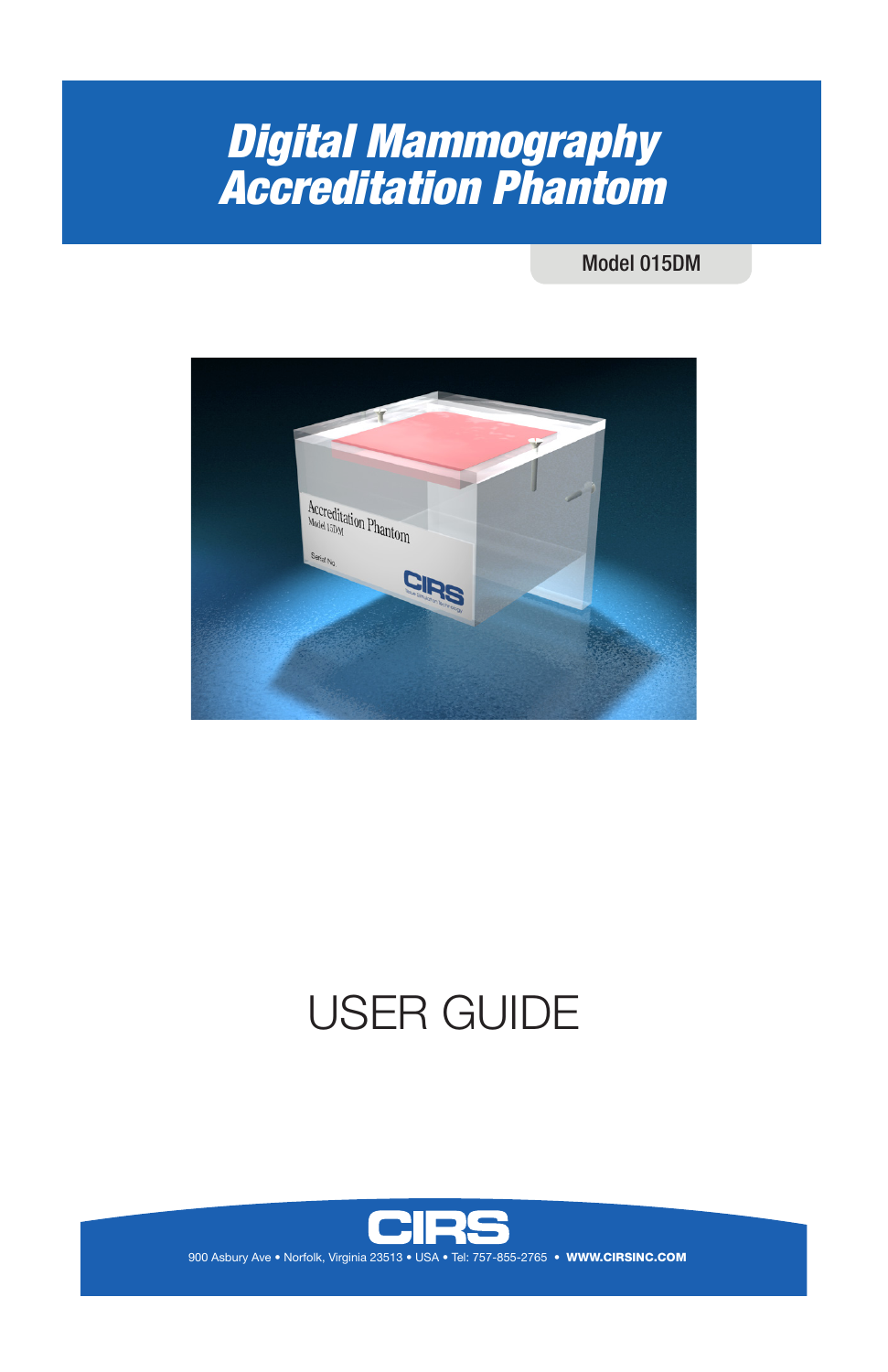## *BACKGROUND INFORMATION*

The Digital Mammography Phantom was designed to evaluate image quality in digital mammography systems currently used for stereotactic biopsy and localization. This phantom is a miniaturization of the CIRS Model 015, Mammography Accreditation Phantom used for routine mammography quality assurance. Objects within the phantom simulate calcifications, fibrous calcifications in ducts, and tumor masses.

## *DESCRIPTION OF THE PHANTOM*

The 4.4 cm thick Mammographic Phantom is made up of: a 7 mm wax block insert containing 12 sets of test objects, a 3.4 cm (approx. 1-3/8") thick acrylic base, and a 3 mm (1/8") thick cover. All of this together approximates a 4.2 cm compressed breast of average glandular/adipose composition. Included in the 5 x 5 cm wax insert are aluminum oxide (A1<sub>2</sub>O<sub>3</sub>) specks to simulate micro-calcifications. Four different size nylon fibers simulate fibrous structures and four different size lens shaped masses simulate tumors.

### **TEST OBJECTS**

| <b>Fibers</b>    |                                              |  |
|------------------|----------------------------------------------|--|
| 1.               | 0.93 mm nylon fiber                          |  |
| 2.               | 0.74 mm nylon fiber                          |  |
| 3.               | 0.54 mm nylon fiber                          |  |
| $\overline{4}$ . | 0.32 mm nylon fiber                          |  |
| <b>Specks</b>    |                                              |  |
| 5.               | 0.54 mm $\mathsf{Al}_2\mathsf{O}_3$ speck    |  |
| 6.               | 0.32 mm Al <sub>2</sub> O <sub>3</sub> speck |  |
| 7.               | 0.24 mm $\mathsf{Al}_2\mathsf{O}_3$ speck    |  |
| 8.               | 0.20 mm Al <sub>2</sub> O <sub>3</sub> speck |  |
| <b>Masses</b>    |                                              |  |
| 9.               | 0.25 mm (thickness) mass                     |  |
| 10.              | 0.50 mm (thickness) mass                     |  |
| 11.              | 0.75 mm (thickness) mass                     |  |
| 12.              | 1.00 mm (thickness) mass                     |  |



## *CARE OF THE PHANTOM*

The phantom is fragile to impact and is adversely affected by extended exposure to temperatures above 110°F. The phantom should be kept clean and stored in a cool dry place when not in use. Clean with a damp cloth when needed.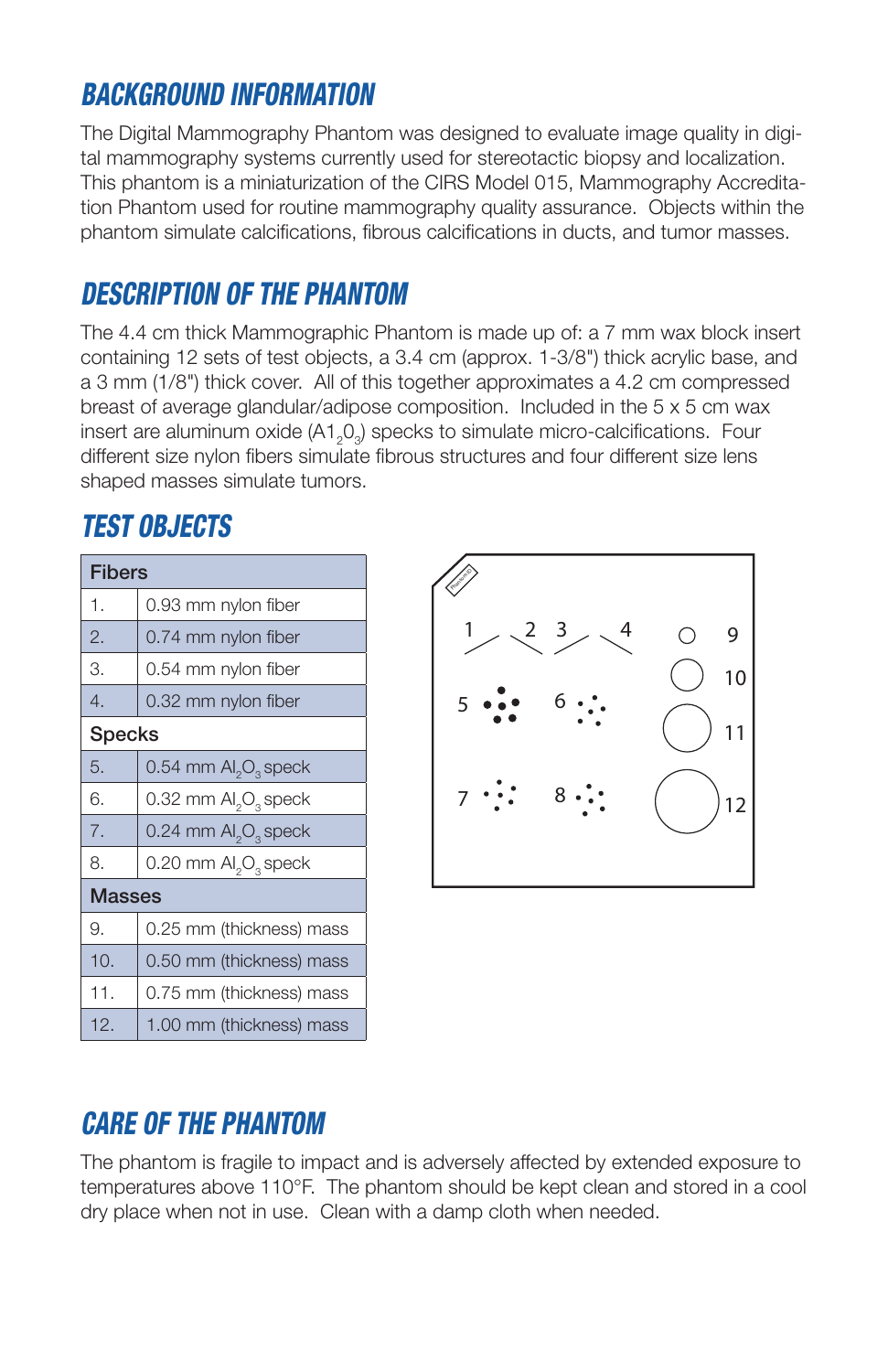#### *WARRANTY*

All standard CIRS products and accessories are warranted by CIRS against defects in material and workmanship for a period as specified below. During the warranty period, the manufacturer will repair or, at its option, replace, at no charge, a product containing such defect provided it is returned, transportation prepaid, to the manufacturer. Products repaired in warranty will be returned transportation prepaid.

There are no warranties, expressed or implied, including without limitation any implied warranty of merchantability or fitness, which extend beyond the description on the face hereof. This expressed warranty excludes coverage of, and does not provide relief for, incidental or consequential damages of any kind or nature, including but not limited to loss of use, loss of sales or inconvenience. The exclusive remedy of the purchaser is limited to repair, recalibration, or replacement of the product at manufacturer's option.

This warranty does not apply if the product, as determined by the manufacturer, is defective because of normal wear, accident, misuse, or modification.

#### **NON-WARRANTY SERVICE**

If repairs or replacement not covered by this warranty are required, a repair estimate will be submitted for approval before proceeding with said repair or replacement.

#### **RETURNS**

If you are not satisfied with your purchase for any reason, please contact Customer Service prior to returning the product. Call 800-617-1177, email rma@cirsinc.com, or fax an RMA request form to 757-857-0523. CIRS staff will attempt to remedy the issue via phone or email as soon as possible. If unable to correct the problem, a return material authorization (RMA) number will be issued. Non-standard or "customized" products may not be returned for refund or exchange unless such product is deemed by CIRS not to comply with documented order specifications. You must return the product to CIRS within 30 calendar days of the issuance of the RMA. All returns should be packed in the original cases and or packaging and must include any accessories, manuals and documentation that shipped with the product. The RMA number must be clearly indicated on the outside of each returned package. CIRS recommends that you use a carrier that offers shipment tracking for all returns and insure the full value of your package so that you are completely protected if the shipment is lost or damaged in transit. If you choose not to use a carrier that offers tracking or insure the product, you will be responsible for any loss or damage to the product during shipping. CIRS will not be responsible for lost or damaged return shipments. Return freight and insurance is to be pre-paid.

#### **WITH RMA NUMBER, ITEMS MAY BE RETURNED TO:**

CIRS **Receiving** 900 Asbury Ave, Norfolk, Virginia, 23513 USA

| PRODUCT                                                            | <b>WARRANTY PERIOD</b> |
|--------------------------------------------------------------------|------------------------|
| Model 015 DM - Digital Mammography<br><b>Accreditation Phantom</b> | 60 Months              |